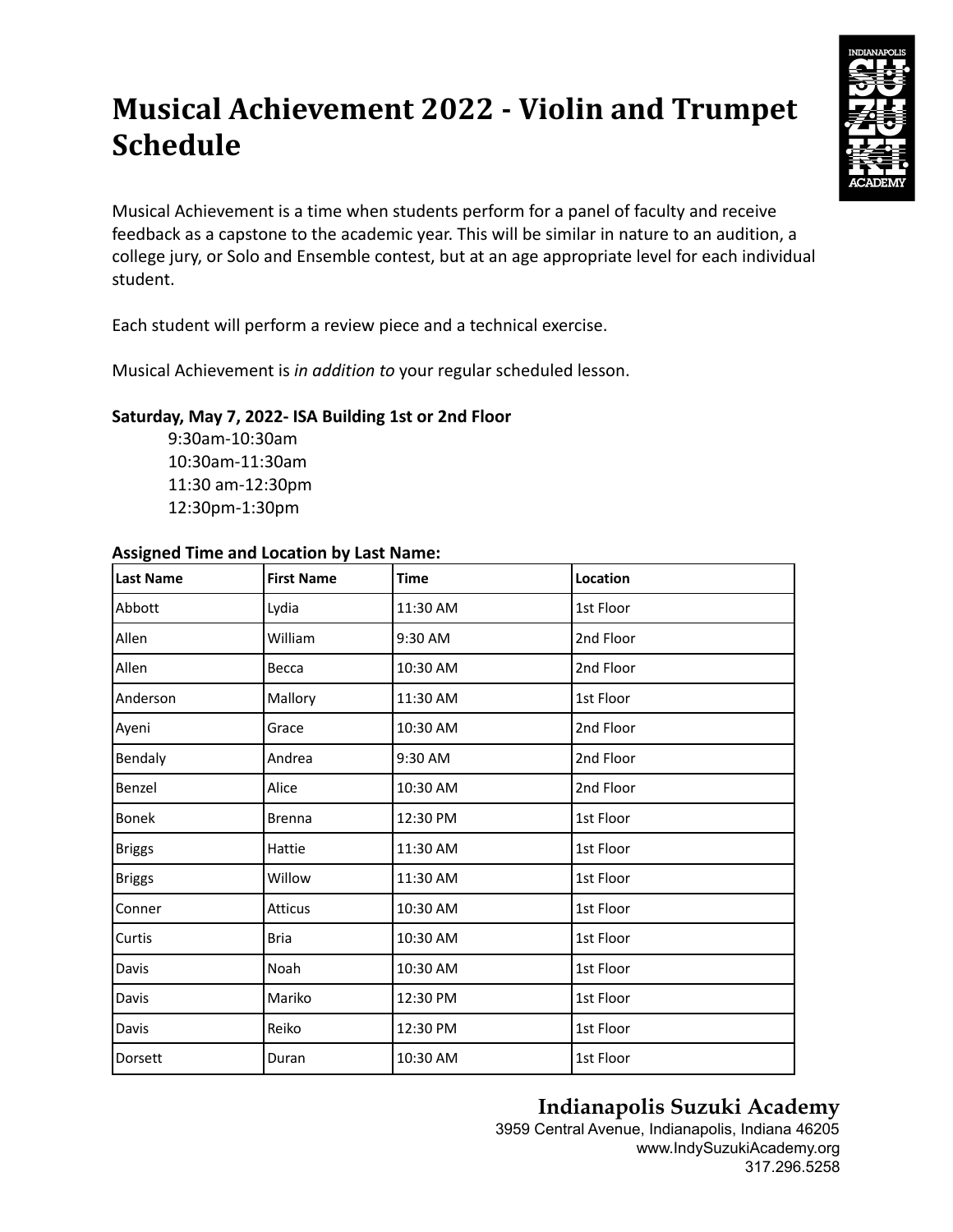| Fitzpatrick | Evelyn    | 10:30 AM           | 2nd Floor |
|-------------|-----------|--------------------|-----------|
| Fitzpatrick | Annabelle | 10:30 AM           | 2nd Floor |
| Flett       | Miri      | 10:30 AM           | 2nd Floor |
| Flynn       | Charlee   | 9:30 AM            | 2nd Floor |
| Fraley      | Lorelei   | 10:30 AM           | 1st Floor |
| Garcia      | Ellie     | 10:30 AM           | 2nd Floor |
| Gaur        | Sabrina   | 10:30 AM           | 2nd Floor |
| Gaur        | Maya      | 10:30 AM           | 2nd Floor |
| Gibbs       | Ava       | 10:30 AM           | 1st Floor |
| Gibbs       | Cora      | 10:30 AM           | 1st Floor |
| Gibbs       | Zoe       | 10:30 AM           | 1st Floor |
| Griesemer   | Rylen     | 9:30 AM            | 1st Floor |
| Gunn        | Emery     | 11:30 AM           | 2nd Floor |
| Gunn        | Lila      | 12:30 PM           | 1st Floor |
| Gunn        | Mackenzie | 12:30 PM           | 1st Floor |
| Harshman    | Frederick | 9:30 AM            | 2nd Floor |
| Hunter      | Roselyn   | 11:30 AM           | 2nd Floor |
| Jones       | Arie      | 9:30 AM            | 2nd Floor |
| Jones       | Jada      | 9:30 AM            | 2nd Floor |
| Kimball     | Arabella  | 11:30 AM           | 2nd Floor |
| Kirsling    | Asher     | 11:30 AM           | 2nd Floor |
| Koorsen     | Samuel    | 9:30 AM            | 1st Floor |
| Kovalchick  | Oliver    | 9:30 AM            | 1st Floor |
| Lackey      | James     | 11:30 AM           | 2nd Floor |
| Lushin      | Zoey      | 9:30 AM            | 1st Floor |
| Luzar       | Matthew   | 11:30 AM           | 2nd Floor |
| Mallory     | Monaco    | 11:30 AM           | 2nd Floor |
| Morey       | Perpetua  | 12:30 PM           | 1st Floor |
| Nottingham  | Zander    | 11:30 AM           | 2nd Floor |
| Perrin      | Lucas     | 9:30 AM            | 1st Floor |
| Perrin      | Léo-Paul  | 9:30 AM            | 1st Floor |
| Powell      | Jack      | 11:30 AM (Tpt+Vln) | 1st Floor |
| Powell      | William   | 11:30 AM           | 1st Floor |
|             |           |                    |           |

## **Indianapolis Suzuki Academy**

3959 Central Avenue, Indianapolis, Indiana 46205 www.IndySuzukiAcademy.org 317.296.5258